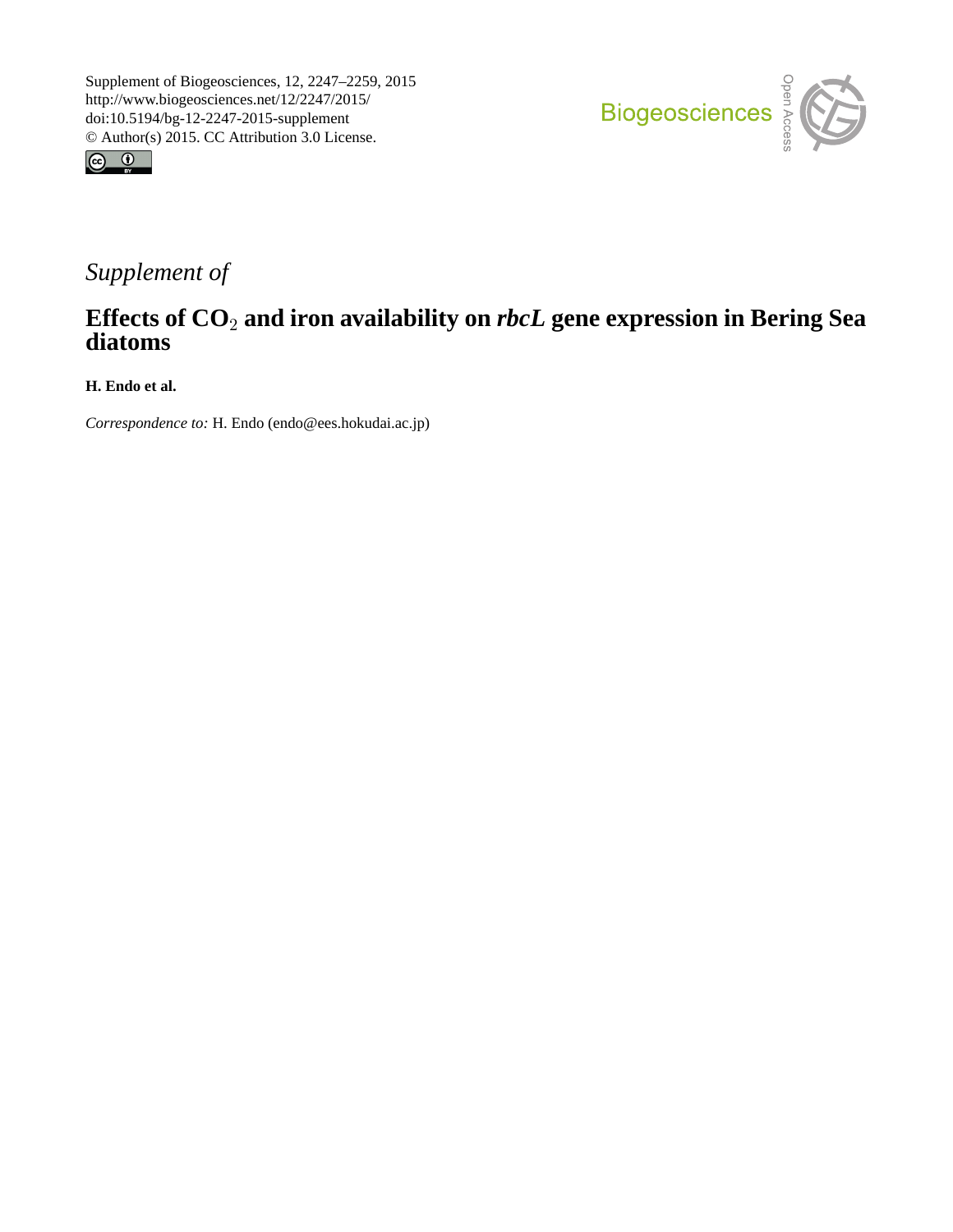|          |             | Incubation time (day) |              |                |         |         |         |         |  |  |
|----------|-------------|-----------------------|--------------|----------------|---------|---------|---------|---------|--|--|
|          |             | $\boldsymbol{0}$      | $\mathbf{1}$ | $\overline{2}$ | 3       | 4       | 5       | 6       |  |  |
| Control  | TA          | $\circ$               | $\circ$      |                | $\circ$ |         | O       |         |  |  |
|          | DIC         | $\circ$               | $\circ$      |                | $\circ$ |         | $\circ$ |         |  |  |
|          | Nutrients   | $\circ$               | $\circ$      | O              | O       | O       | $\circ$ | $\circ$ |  |  |
|          | TD-Fe       | $\circ$               |              |                |         |         |         | $\circ$ |  |  |
|          | Chl $a$     | $\circ$               | $\bigcirc$   | $\circ$        | $\circ$ | $\circ$ | $\circ$ | $\circ$ |  |  |
|          | <b>HPLC</b> | $\circ$               |              |                | $\circ$ |         | $\circ$ |         |  |  |
|          | <b>DNA</b>  | $\circ$               |              |                | $\circ$ |         | $\circ$ |         |  |  |
|          | <b>RNA</b>  | $\circ$               |              |                | O       |         | O       |         |  |  |
| Fe-added | TA          | $\circ$               | $\circ$      | $\circ$        |         | $\circ$ |         | $\circ$ |  |  |
|          | <b>DIC</b>  | $\circ$               | $\circ$      | $\circ$        |         | O       |         | O       |  |  |
|          | Nutrients   | $\circ$               | $\circ$      | $\circ$        | $\circ$ | $\circ$ | $\circ$ | $\circ$ |  |  |
|          | TD-Fe       | $\circ$               |              |                |         |         |         | $\circ$ |  |  |
|          | Chl $a$     | $\circ$               | $\circ$      | $\circ$        | $\circ$ | $\circ$ | $\circ$ | $\circ$ |  |  |
|          | <b>HPLC</b> | $\bigcirc$            |              | $\circ$        |         | O       |         | O       |  |  |
|          | <b>DNA</b>  | ◯                     |              | $\circ$        |         | O       |         | O       |  |  |
|          | <b>RNA</b>  | O                     |              | O              |         | $\circ$ |         | $\circ$ |  |  |

**Table S1.** Sampling opportunities for each parameter during the incubation period.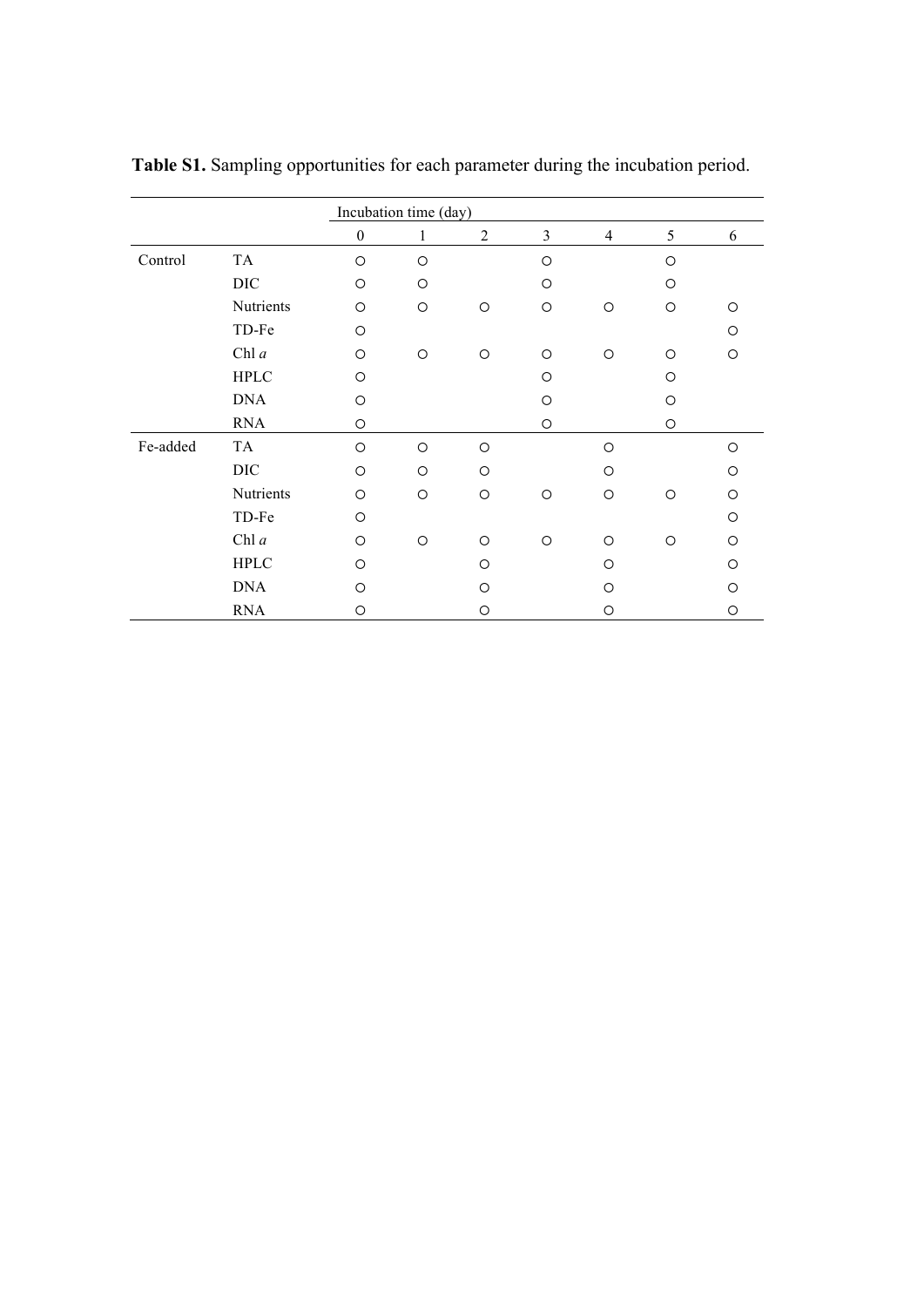|         | Fuco             | $19'$ -But       | 19'-Hex          | Peri             | Diadinox         | Allox            | Violax           | Prasinox         | $Chl-b$          | Zeax             | $Chl-a$      |
|---------|------------------|------------------|------------------|------------------|------------------|------------------|------------------|------------------|------------------|------------------|--------------|
| (A)     |                  |                  |                  |                  |                  |                  |                  |                  |                  |                  |              |
| Diatoms | 0.75             | $\boldsymbol{0}$ | $\boldsymbol{0}$ | $\boldsymbol{0}$ | 0.24             | $\boldsymbol{0}$ | $\overline{0}$   | $\overline{0}$   | $\boldsymbol{0}$ | $\boldsymbol{0}$ | $\mathbf{1}$ |
| Hapto   | $\mathbf{0}$     | $\overline{0}$   | 1.4              | $\mathbf{0}$     | 0.16             | $\overline{0}$   | $\overline{0}$   | $\mathbf{0}$     | $\mathbf{0}$     | $\mathbf{0}$     | $\mathbf{1}$ |
| Pelago  | 0.62             | 0.93             | $\boldsymbol{0}$ | $\boldsymbol{0}$ | 0.44             | $\boldsymbol{0}$ | $\overline{0}$   | $\overline{0}$   | $\boldsymbol{0}$ | $\boldsymbol{0}$ | $\mathbf{1}$ |
| Chloro  | $\boldsymbol{0}$ | $\boldsymbol{0}$ | $\boldsymbol{0}$ | $\boldsymbol{0}$ | $\boldsymbol{0}$ | $\boldsymbol{0}$ | 0.03             | $\boldsymbol{0}$ | 0.28             | 0.06             | $\mathbf{1}$ |
| Prasino | $\boldsymbol{0}$ | $\boldsymbol{0}$ | $\boldsymbol{0}$ | $\boldsymbol{0}$ | $\boldsymbol{0}$ | $\boldsymbol{0}$ | 0.11             | 0.36             | 0.89             | $\boldsymbol{0}$ | $\mathbf{1}$ |
| Crypto  | $\mathbf{0}$     | $\boldsymbol{0}$ | $\boldsymbol{0}$ | $\boldsymbol{0}$ | $\boldsymbol{0}$ | 0.14             | $\boldsymbol{0}$ | $\boldsymbol{0}$ | $\boldsymbol{0}$ | $\boldsymbol{0}$ | $\mathbf{1}$ |
| Dino    | $\mathbf{0}$     | $\overline{0}$   | $\mathbf{0}$     | 0.53             | $\boldsymbol{0}$ | $\overline{0}$   | $\mathbf{0}$     | $\mathbf{0}$     | $\boldsymbol{0}$ | $\overline{0}$   | $\mathbf{1}$ |
| Cyano   | $\mathbf{0}$     | $\boldsymbol{0}$ | $\boldsymbol{0}$ | $\boldsymbol{0}$ | $\boldsymbol{0}$ | $\boldsymbol{0}$ | $\mathbf{0}$     | $\mathbf{0}$     | $\boldsymbol{0}$ | 0.33             | $\mathbf{1}$ |
|         |                  |                  |                  |                  |                  |                  |                  |                  |                  |                  |              |
| (B)     |                  |                  |                  |                  |                  |                  |                  |                  |                  |                  |              |
| Diatoms | 1.5              | $\boldsymbol{0}$ | $\boldsymbol{0}$ | $\boldsymbol{0}$ | 0.48             | $\boldsymbol{0}$ | $\boldsymbol{0}$ | $\boldsymbol{0}$ | $\boldsymbol{0}$ | $\boldsymbol{0}$ | $\mathbf{1}$ |
| Hapto   | $\boldsymbol{0}$ | $\boldsymbol{0}$ | 2.8              | $\boldsymbol{0}$ | 0.32             | $\boldsymbol{0}$ | $\boldsymbol{0}$ | $\boldsymbol{0}$ | $\boldsymbol{0}$ | $\boldsymbol{0}$ | $\mathbf{1}$ |
| Pelago  | 1.24             | 1.86             | $\boldsymbol{0}$ | $\boldsymbol{0}$ | 0.88             | $\overline{0}$   | $\overline{0}$   | $\overline{0}$   | $\mathbf{0}$     | $\boldsymbol{0}$ | $\mathbf{1}$ |
| Chloro  | $\mathbf{0}$     | $\boldsymbol{0}$ | $\boldsymbol{0}$ | $\boldsymbol{0}$ | $\boldsymbol{0}$ | $\boldsymbol{0}$ | 0.06             | $\overline{0}$   | 0.56             | 0.12             | $\mathbf{1}$ |
| Prasino | $\mathbf{0}$     | $\overline{0}$   | $\boldsymbol{0}$ | $\boldsymbol{0}$ | $\boldsymbol{0}$ | $\overline{0}$   | 0.22             | 0.72             | 1.78             | $\boldsymbol{0}$ | $\mathbf{1}$ |
| Crypto  | $\boldsymbol{0}$ | $\boldsymbol{0}$ | $\boldsymbol{0}$ | $\boldsymbol{0}$ | $\boldsymbol{0}$ | 0.28             | $\boldsymbol{0}$ | $\boldsymbol{0}$ | $\boldsymbol{0}$ | 0                | $\mathbf{1}$ |
| Dino    | $\boldsymbol{0}$ | $\boldsymbol{0}$ | $\boldsymbol{0}$ | 1.06             | $\boldsymbol{0}$ | $\boldsymbol{0}$ | $\boldsymbol{0}$ | $\boldsymbol{0}$ | $\boldsymbol{0}$ | $\boldsymbol{0}$ | $\mathbf{1}$ |
| Cyano   | $\boldsymbol{0}$ | $\boldsymbol{0}$ | $\boldsymbol{0}$ | $\boldsymbol{0}$ | $\boldsymbol{0}$ | $\boldsymbol{0}$ | $\boldsymbol{0}$ | $\boldsymbol{0}$ | $\boldsymbol{0}$ | 0.66             | $\mathbf{1}$ |
|         |                  |                  |                  |                  |                  |                  |                  |                  |                  |                  |              |
| (C)     |                  |                  |                  |                  |                  |                  |                  |                  |                  |                  |              |
| Diatoms | 0.375            | $\boldsymbol{0}$ | $\boldsymbol{0}$ | $\boldsymbol{0}$ | 0.12             | $\boldsymbol{0}$ | $\boldsymbol{0}$ | $\boldsymbol{0}$ | $\boldsymbol{0}$ | $\boldsymbol{0}$ | 1            |
| Hapto   | $\boldsymbol{0}$ | $\boldsymbol{0}$ | 0.7              | $\boldsymbol{0}$ | 0.08             | $\boldsymbol{0}$ | $\boldsymbol{0}$ | $\boldsymbol{0}$ | $\boldsymbol{0}$ | $\boldsymbol{0}$ | $\mathbf{1}$ |
| Pelago  | 0.31             | 0.465            | $\boldsymbol{0}$ | $\boldsymbol{0}$ | 0.22             | $\boldsymbol{0}$ | $\overline{0}$   | $\boldsymbol{0}$ | $\boldsymbol{0}$ | $\boldsymbol{0}$ | $\mathbf{1}$ |
| Chloro  | $\boldsymbol{0}$ | $\boldsymbol{0}$ | $\boldsymbol{0}$ | $\boldsymbol{0}$ | $\boldsymbol{0}$ | $\boldsymbol{0}$ | 0.015            | $\boldsymbol{0}$ | 0.14             | 0.03             | $\mathbf{1}$ |
| Prasino | $\mathbf{0}$     | $\overline{0}$   | $\mathbf{0}$     | $\mathbf{0}$     | $\boldsymbol{0}$ | $\overline{0}$   | 0.055            | 0.18             | 0.445            | $\boldsymbol{0}$ | $\mathbf{1}$ |
| Crypto  | $\mathbf{0}$     | $\overline{0}$   | $\boldsymbol{0}$ | $\overline{0}$   | $\boldsymbol{0}$ | 0.07             | $\boldsymbol{0}$ | $\mathbf{0}$     | $\boldsymbol{0}$ | $\boldsymbol{0}$ | $\mathbf{1}$ |
| Dino    | $\mathbf{0}$     | $\boldsymbol{0}$ | $\boldsymbol{0}$ | 0.265            | $\boldsymbol{0}$ | $\boldsymbol{0}$ | $\boldsymbol{0}$ | $\boldsymbol{0}$ | $\boldsymbol{0}$ | $\boldsymbol{0}$ | $\mathbf{1}$ |
| Cyano   | $\mathbf{0}$     | $\overline{0}$   | $\overline{0}$   | $\boldsymbol{0}$ | $\boldsymbol{0}$ | $\overline{0}$   | $\mathbf{0}$     | $\mathbf{0}$     | $\boldsymbol{0}$ | 0.165            | $\mathbf{1}$ |
|         |                  |                  |                  |                  |                  |                  |                  |                  |                  |                  |              |
| (D)     |                  |                  |                  |                  |                  |                  |                  |                  |                  |                  |              |
| Diatoms | 0.75             | $\boldsymbol{0}$ | $\boldsymbol{0}$ | $\boldsymbol{0}$ | 0.25             | $\boldsymbol{0}$ | $\boldsymbol{0}$ | $\boldsymbol{0}$ | $\boldsymbol{0}$ | $\boldsymbol{0}$ | $\mathbf{1}$ |
| Hapto   | $\mathbf{0}$     | $\overline{0}$   | 0.75             | $\boldsymbol{0}$ | 0.25             | $\boldsymbol{0}$ | $\overline{0}$   | $\overline{0}$   | $\boldsymbol{0}$ | $\boldsymbol{0}$ | $\mathbf{1}$ |
| Pelago  | 0.75             | 0.75             | $\boldsymbol{0}$ | $\boldsymbol{0}$ | 0.5              | $\boldsymbol{0}$ | $\overline{0}$   | $\overline{0}$   | $\mathbf{0}$     | $\overline{0}$   | $\mathbf{1}$ |
| Chloro  | $\boldsymbol{0}$ | $\boldsymbol{0}$ | $\boldsymbol{0}$ | $\boldsymbol{0}$ | $\boldsymbol{0}$ | $\boldsymbol{0}$ | 0.25             | $\overline{0}$   | 0.5              | 0.25             | $\mathbf{1}$ |
| Prasino | $\boldsymbol{0}$ | $\boldsymbol{0}$ | $\boldsymbol{0}$ | $\boldsymbol{0}$ | $\boldsymbol{0}$ | $\boldsymbol{0}$ | 0.25             | 0.5              | 0.75             | 0                | $\mathbf{1}$ |
| Crypto  | $\boldsymbol{0}$ | $\boldsymbol{0}$ | $\boldsymbol{0}$ | $\boldsymbol{0}$ | $\boldsymbol{0}$ | 0.25             | $\boldsymbol{0}$ | $\boldsymbol{0}$ | $\boldsymbol{0}$ | 0                | $\mathbf{1}$ |
| Dino    | $\mathbf{0}$     | $\mathbf{0}$     | $\mathbf{0}$     | 0.5              | $\boldsymbol{0}$ | $\boldsymbol{0}$ | $\mathbf{0}$     | $\mathbf{0}$     | $\boldsymbol{0}$ | 0                | $\mathbf{1}$ |
| Cyano   | $\mathbf{0}$     | $\overline{0}$   | $\overline{0}$   | $\boldsymbol{0}$ | $\overline{0}$   | $\overline{0}$   | $\overline{0}$   | $\overline{0}$   | $\mathbf{0}$     | 0.5              | $\mathbf{1}$ |

**Table S2.** Initial pigment:Chl *a* ratios for CHEMTAX analysis. (A) True ratio matrix of Suzuki et al. (2002); (B) double and (C) half the ratios of  $(A)$ ; (D) assigned ratios of 0.75, 0.50 and 0.25 to each element following the method of Latasa (2007).

Abbreviations: Hapto, Haptophytes; Pelago, Pelagophytes; Chloro, Chlorophytes; Crypto, Cryptophytes; Dino, Dinoflagellates; Cyano, Cyanobacteria; Fuco, Fucoxanthin; 19'-But, 19'-Butanoyloxyfucoxanthin; 19'-Hex, 19'-Hexanoyloxyfucoxanthin; Peri, Peridinin; Diadinox, Diadinoxanthin; Allox, Alloxanthin; Violax, Violaxanthin; Prasinox, Prasinoxanthin; Chl-*b*, Chlorophyll *b*; Zeax, Zeaxanthin; Chl-*a*, Chlorophyll *a*.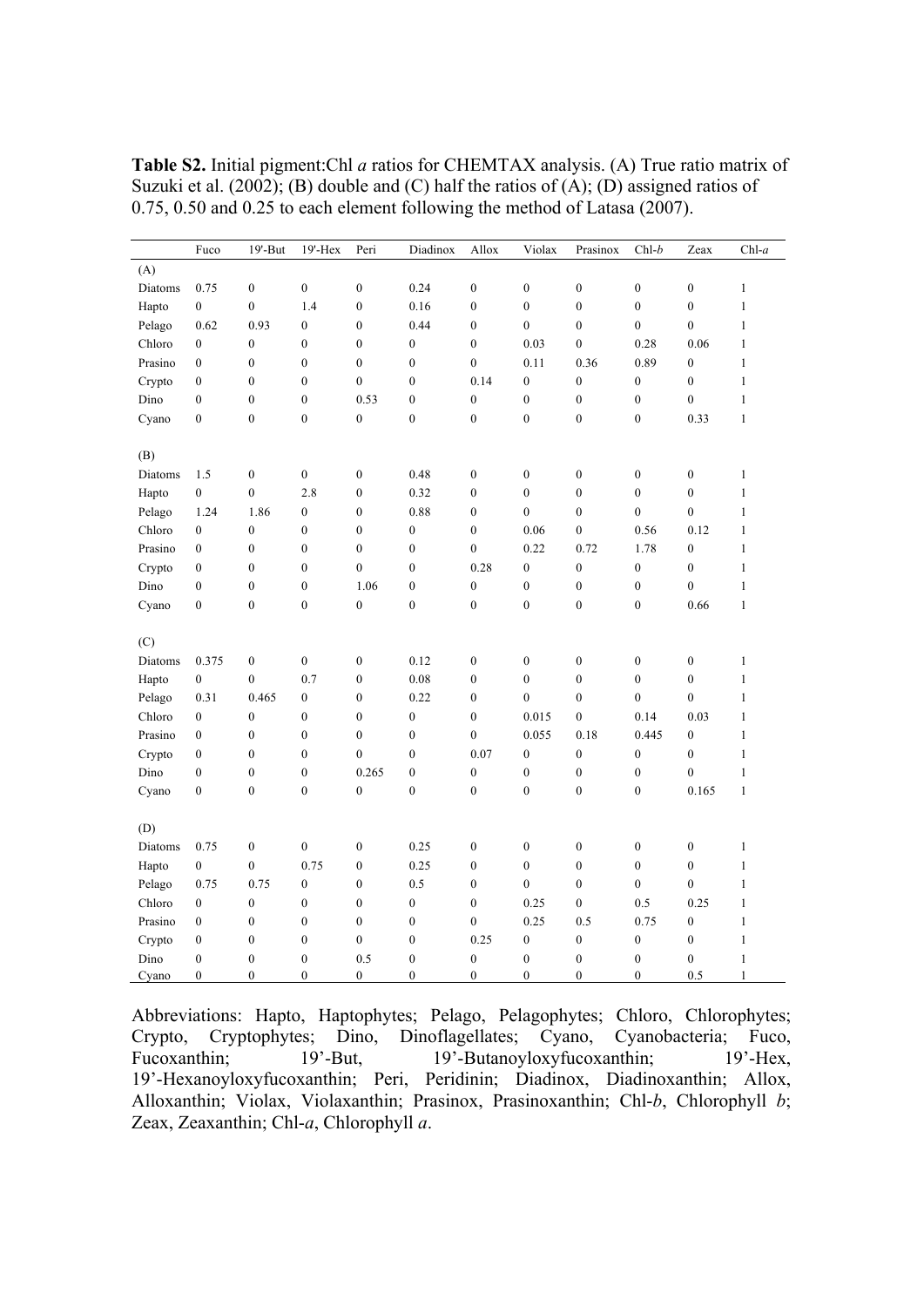|         | Fuco         | $19'$ -But       | $19'$ -Hex   | Peri             | Diadinox         | Allox            | Violax           | Prasinox         | $Chl-b$          | Zeax             | $Chl-a$ |
|---------|--------------|------------------|--------------|------------------|------------------|------------------|------------------|------------------|------------------|------------------|---------|
| (A)     |              |                  |              |                  |                  |                  |                  |                  |                  |                  |         |
| Diatoms | 1.6          | $\mathbf{0}$     | $\mathbf{0}$ | $\boldsymbol{0}$ | 0.27             | $\overline{0}$   | $\overline{0}$   | $\mathbf{0}$     | $\boldsymbol{0}$ | $\mathbf{0}$     |         |
| Hapto   | $\mathbf{0}$ | $\mathbf{0}$     | 1.1          | $\mathbf{0}$     | 0.16             | $\theta$         | $\overline{0}$   | $\theta$         | $\mathbf{0}$     | $\overline{0}$   |         |
| Pelago  | 0.56         | 0.72             | $\mathbf{0}$ | $\mathbf{0}$     | 0.37             | $\theta$         | $\Omega$         | $\theta$         | $\mathbf{0}$     | $\theta$         |         |
| Chloro  | $\Omega$     | $\Omega$         | $\theta$     | $\mathbf{0}$     | 0                | $\theta$         | 0.06             | $\theta$         | 0.17             | 0.08             |         |
| Prasino | $\mathbf{0}$ | $\mathbf{0}$     | $\mathbf{0}$ | $\mathbf{0}$     | 0                | $\overline{0}$   | 0.03             | 0.28             | 1.2              | 0                |         |
| Crypto  | $\mathbf{0}$ | $\mathbf{0}$     | $\mathbf{0}$ | $\mathbf{0}$     | 0                | 0.11             | $\overline{0}$   | $\overline{0}$   | $\mathbf{0}$     | $\mathbf{0}$     |         |
| Dino    | $\mathbf{0}$ | $\mathbf{0}$     | $\mathbf{0}$ | 0.42             | $\boldsymbol{0}$ | $\mathbf{0}$     | $\overline{0}$   | $\overline{0}$   | $\mathbf{0}$     | $\mathbf{0}$     |         |
| Cyano   | $\mathbf{0}$ | $\boldsymbol{0}$ | $\mathbf{0}$ | $\boldsymbol{0}$ | $\boldsymbol{0}$ | $\boldsymbol{0}$ | $\boldsymbol{0}$ | $\boldsymbol{0}$ | $\boldsymbol{0}$ | 0.35             | 1       |
|         |              |                  |              |                  |                  |                  |                  |                  |                  |                  |         |
| (B)     |              |                  |              |                  |                  |                  |                  |                  |                  |                  |         |
| Diatoms | 1.9          | $\theta$         | $\theta$     | $\mathbf{0}$     | 0.29             | $\overline{0}$   | $\overline{0}$   | $\overline{0}$   | $\mathbf{0}$     | $\overline{0}$   |         |
| Hapto   | $\mathbf{0}$ | $\theta$         | 0.86         | $\mathbf{0}$     | 0.18             | $\theta$         | $\theta$         | $\theta$         | $\mathbf{0}$     | $\overline{0}$   |         |
| Pelago  | 0.69         | 0.84             | $\mathbf{0}$ | $\mathbf{0}$     | 0.44             | $\theta$         | $\theta$         | $\theta$         | $\mathbf{0}$     | $\theta$         |         |
| Chloro  | $\Omega$     | $\Omega$         | $\theta$     | $\mathbf{0}$     | $\boldsymbol{0}$ | $\theta$         | 0.01             | $\overline{0}$   | 0.24             | 0.03             |         |
| Prasino | $\mathbf{0}$ | $\Omega$         | $\theta$     | $\mathbf{0}$     | $\overline{0}$   | $\theta$         | 0.16             | 0.42             | 1.1              | 0                |         |
| Crypto  | $\mathbf{0}$ | $\mathbf{0}$     | $\mathbf{0}$ | $\mathbf{0}$     | $\overline{0}$   | 0.14             | $\overline{0}$   | $\overline{0}$   | $\boldsymbol{0}$ | $\boldsymbol{0}$ |         |
| Dino    | $\theta$     | $\mathbf{0}$     | $\mathbf{0}$ | 0.64             | 0                | 0                | $\overline{0}$   | $\boldsymbol{0}$ | $\mathbf{0}$     | $\overline{0}$   |         |
| Cyano   | $\mathbf{0}$ | $\theta$         | $\Omega$     | $\mathbf{0}$     | 0                | 0                | $\theta$         | 0                | $\mathbf{0}$     | 0.50             |         |

**Table S3.** Final pigment:Chl *a* ratio matrices obtained by the CHEMTAX program. (A) Control and (B) Fe-added treatments.

Abbreviations: as in Table S2.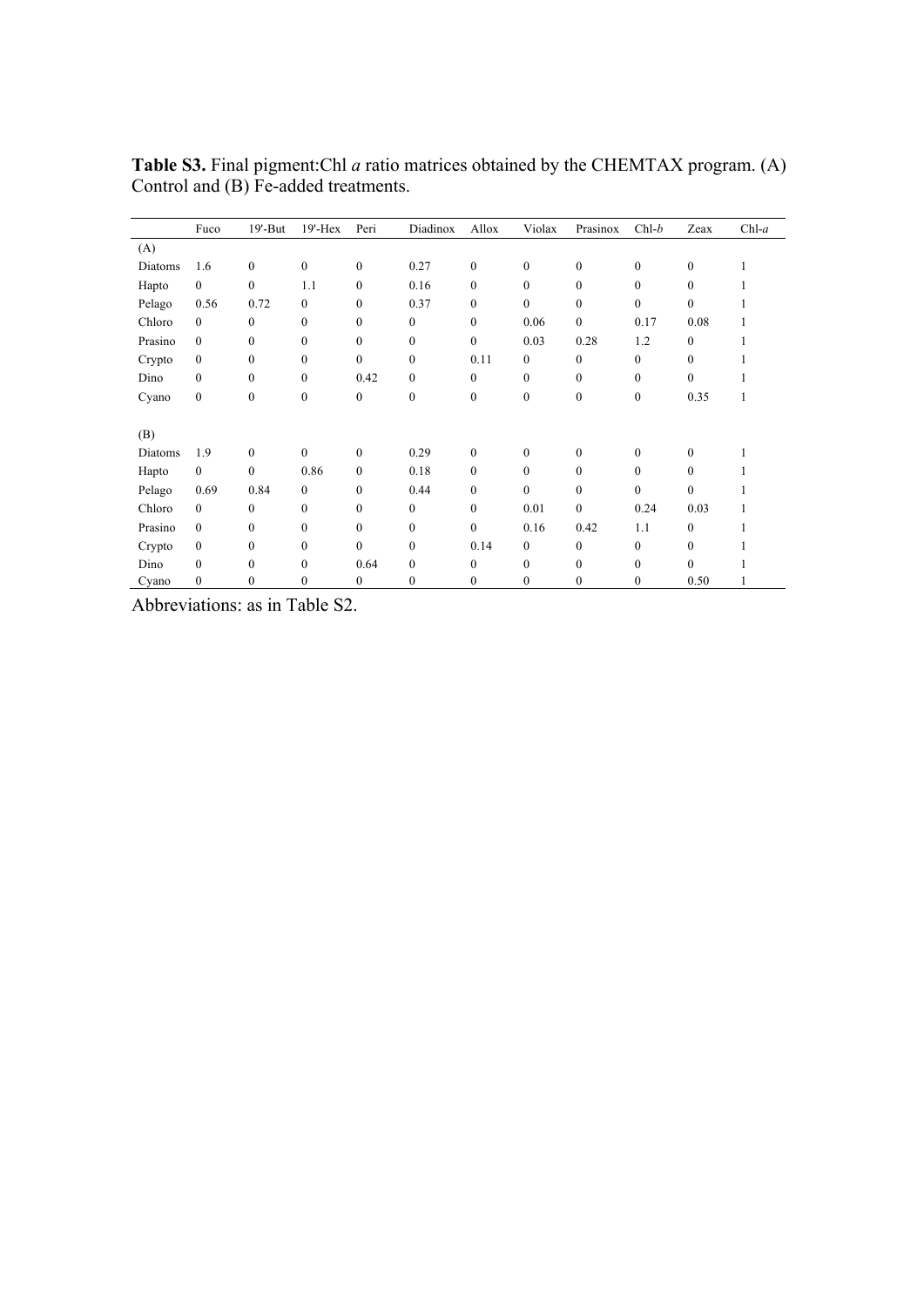

**Figure S1.** Time course of  $pCO_2$  (a and b) and pH (c and d) calculated from TA and DIC. Left (a and c) and right (b and d) graphs indicate data from the control and Fe-added treatments, respectively (redrawn from Sugie et al., 2013). Error bars denote  $\pm$ 1 SD ( $n = 3$ ).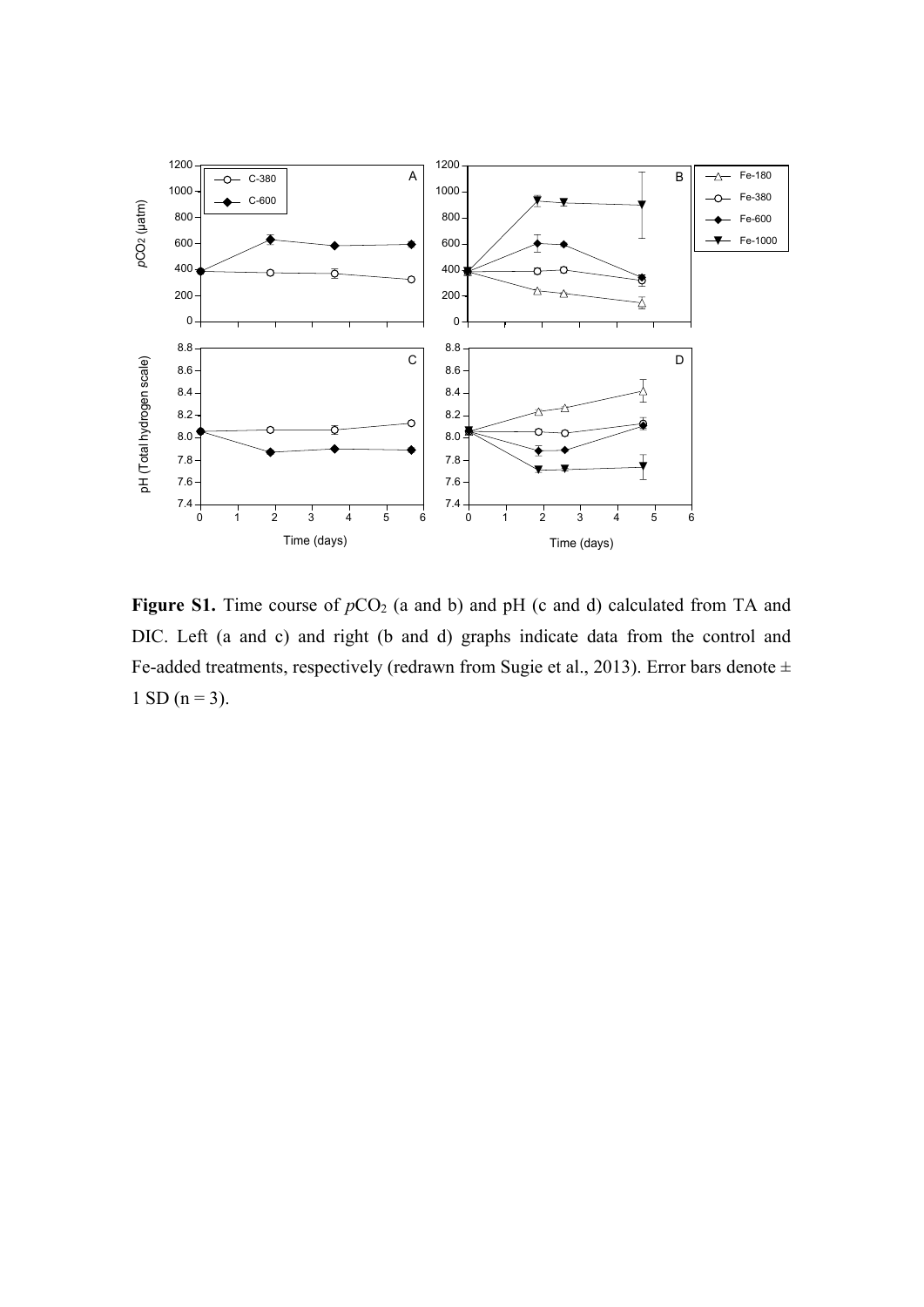

**Figure S2.** Time course of nitrate (a and b), phosphate (c and d), and silicic acid (e and f). Left (a, c, and e) and right (b, d, and f) graphs indicate data from the control and Fe-added treatments, respectively (redrawn from Sugie et al., 2013). Error bars denote ± 1 SD ( $n = 3$ ).